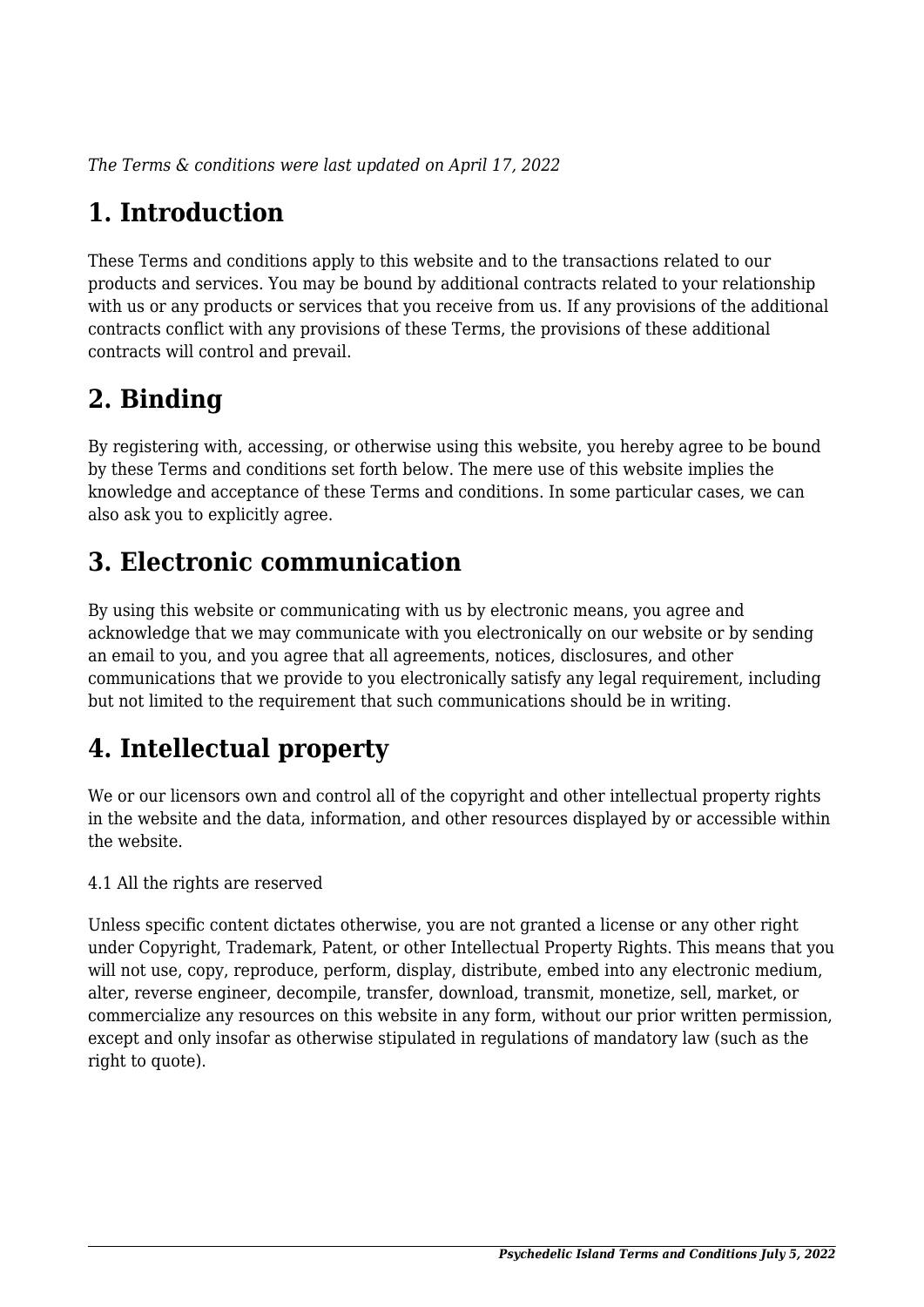## **5. Third-party property**

Our website may include hyperlinks or other references to other party's websites. We do not monitor or review the content of other party's websites which are linked to from this website. Products or services offered by other websites shall be subject to the applicable Terms and Conditions of those third parties. Opinions expressed or material appearing on those websites are not necessarily shared or endorsed by us.

We will not be responsible for any privacy practices or content of these sites. You bear all risks associated with the use of these websites and any related third-party services. We will not accept any responsibility for any loss or damage in whatever manner, however caused, resulting from your disclosure to third parties of personal information.

### **6. Responsible use**

By visiting our website, you agree to use it only for the purposes intended and as permitted by these Terms, any additional contracts with us, and applicable laws, regulations, and generally accepted online practices and industry guidelines. You must not use our website or services to use, publish or distribute any material which consists of (or is linked to) malicious computer software; use data collected from our website for any direct marketing activity, or conduct any systematic or automated data collection activities on or in relation to our website.

Engaging in any activity that causes, or may cause, damage to the website or that interferes with the performance, availability, or accessibility of the website is strictly prohibited.

## **7. Idea submission**

Do not submit any ideas, inventions, works of authorship, or other information that can be considered your own intellectual property that you would like to present to us unless we have first signed an agreement regarding the intellectual property or a non-disclosure agreement. If you disclose it to us absent such written agreement, you grant to us a worldwide, irrevocable, non-exclusive, royalty-free license to use, reproduce, store, adapt, publish, translate and distribute your content in any existing or future media.

### **8. Termination of use**

We may, in our sole discretion, at any time modify or discontinue access to, temporarily or permanently, the website or any Service thereon. You agree that we will not be liable to you or any third party for any such modification, suspension or discontinuance of your access to, or use of, the website or any content that you may have shared on the website. You will not be entitled to any compensation or other payment, even if certain features, settings, and/or any Content you have contributed or have come to rely on, are permanently lost. You must not circumvent or bypass, or attempt to circumvent or bypass, any access restriction measures on our website.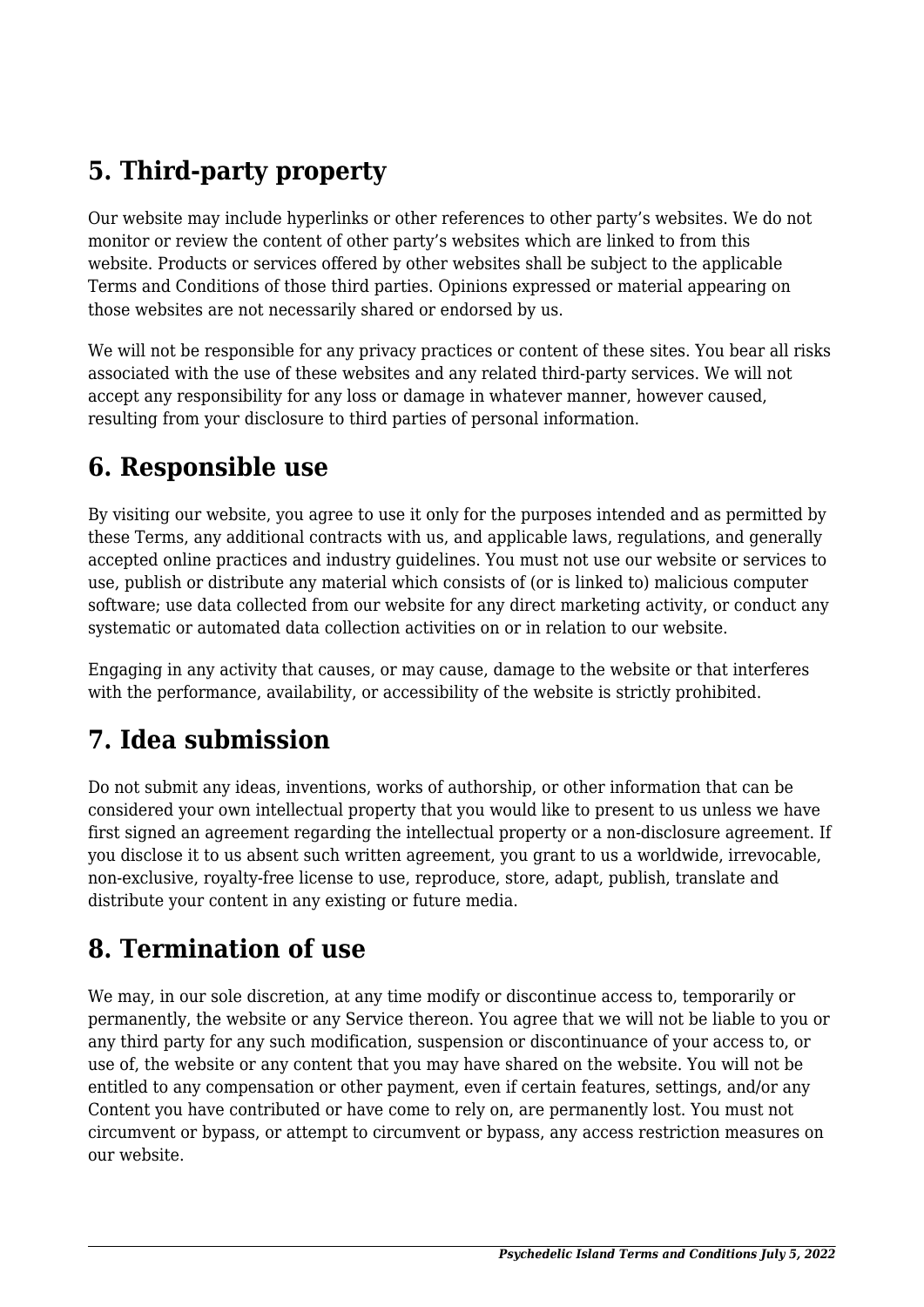### **9. Warranties and liability**

Nothing in this section will limit or exclude any warranty implied by law that it would be unlawful to limit or to exclude. This website and all content on the website are provided on an "as is" and "as available" basis and may include inaccuracies or typographical errors. We expressly disclaim all warranties of any kind, whether express or implied, as to the availability, accuracy, or completeness of the Content. We make no warranty that:

- this website or our products or services will meet your requirements:
- this website will be available on an uninterrupted, timely, secure, or error-free basis;
- the quality of any product or service purchased or obtained by you through this website will meet your expectations.

Nothing on this website constitutes or is meant to constitute, legal, financial or medical advice of any kind. If you require advice you should consult an appropriate professional.

The following provisions of this section will apply to the maximum extent permitted by applicable law and will not limit or exclude our liability in respect of any matter which it would be unlawful or illegal for us to limit or to exclude our liability. In no event will we be liable for any direct or indirect damages (including any damages for loss of profits or revenue, loss or corruption of data, software or database, or loss of or harm to property or data) incurred by you or any third party, arising from your access to, or use of, our website.

Except to the extent any additional contract expressly states otherwise, our maximum liability to you for all damages arising out of or related to the website or any products and services marketed or sold through the website, regardless of the form of legal action that imposes liability (whether in contract, equity, negligence, intended conduct, tort or otherwise) will be limited to the total price that you paid to us to purchase such products or services or use the website. Such limit will apply in the aggregate to all of your claims, actions and causes of action of every kind and nature.

### **10. Privacy**

To access our website and/or services, you may be required to provide certain information about yourself as part of the registration process. You agree that any information you provide will always be accurate, correct, and up to date.

We take your personal data seriously and are committed to protecting your privacy. We will not use your email address for unsolicited mail. Any emails sent by us to you will only be in connection with the provision of agreed products or services.

We have developed a policy to address any privacy concerns you may have. For more information, please see our Privacy Statement and our [Cookie Policy](https://psychedelicisland.com/cookie-policy-eu/).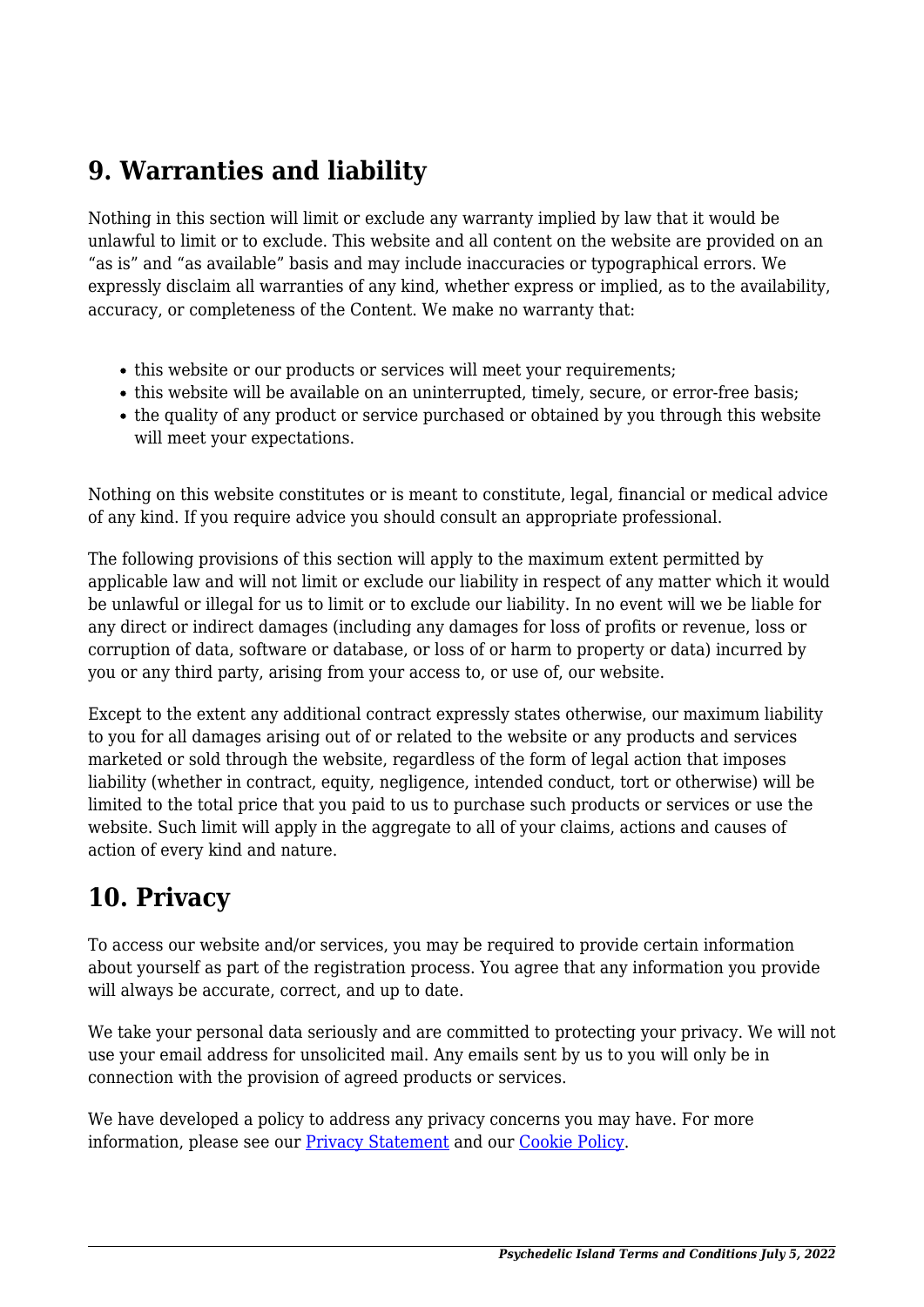## **11. Export restrictions / Legal compliance**

Access to the website from territories or countries where the Content or purchase of the products or Services sold on the website is illegal is prohibited. You may not use this website in violation of export laws and regulations of Spain.

#### **12. Assignment**

You may not assign, transfer or sub-contract any of your rights and/or obligations under these Terms and conditions, in whole or in part, to any third party without our prior written consent. Any purported assignment in violation of this Section will be null and void.

### **13. Breaches of these Terms and conditions**

Without prejudice to our other rights under these Terms and Conditions, if you breach these Terms and Conditions in any way, we may take such action as we deem appropriate to deal with the breach, including temporarily or permanently suspending your access to the website, contacting your internet service provider to request that they block your access to the website, and/or commence legal action against you.

## **14. Indemnification**

You agree to indemnify, defend and hold us harmless, from and against any and all claims, liabilities, damages, losses and expenses, relating to your violation of these Terms and conditions, and applicable laws, including intellectual property rights and privacy rights. You will promptly reimburse us for our damages, losses, costs and expenses relating to or arising out of such claims.

## **15. Waiver**

Failure to enforce any of the provisions set out in these Terms and Conditions and any Agreement, or failure to exercise any option to terminate, shall not be construed as waiver of such provisions and shall not affect the validity of these Terms and Conditions or of any Agreement or any part thereof, or the right thereafter to enforce each and every provision.

## **16. Language**

These Terms and Conditions will be interpreted and construed exclusively in English. All notices and correspondence will be written exclusively in that language.